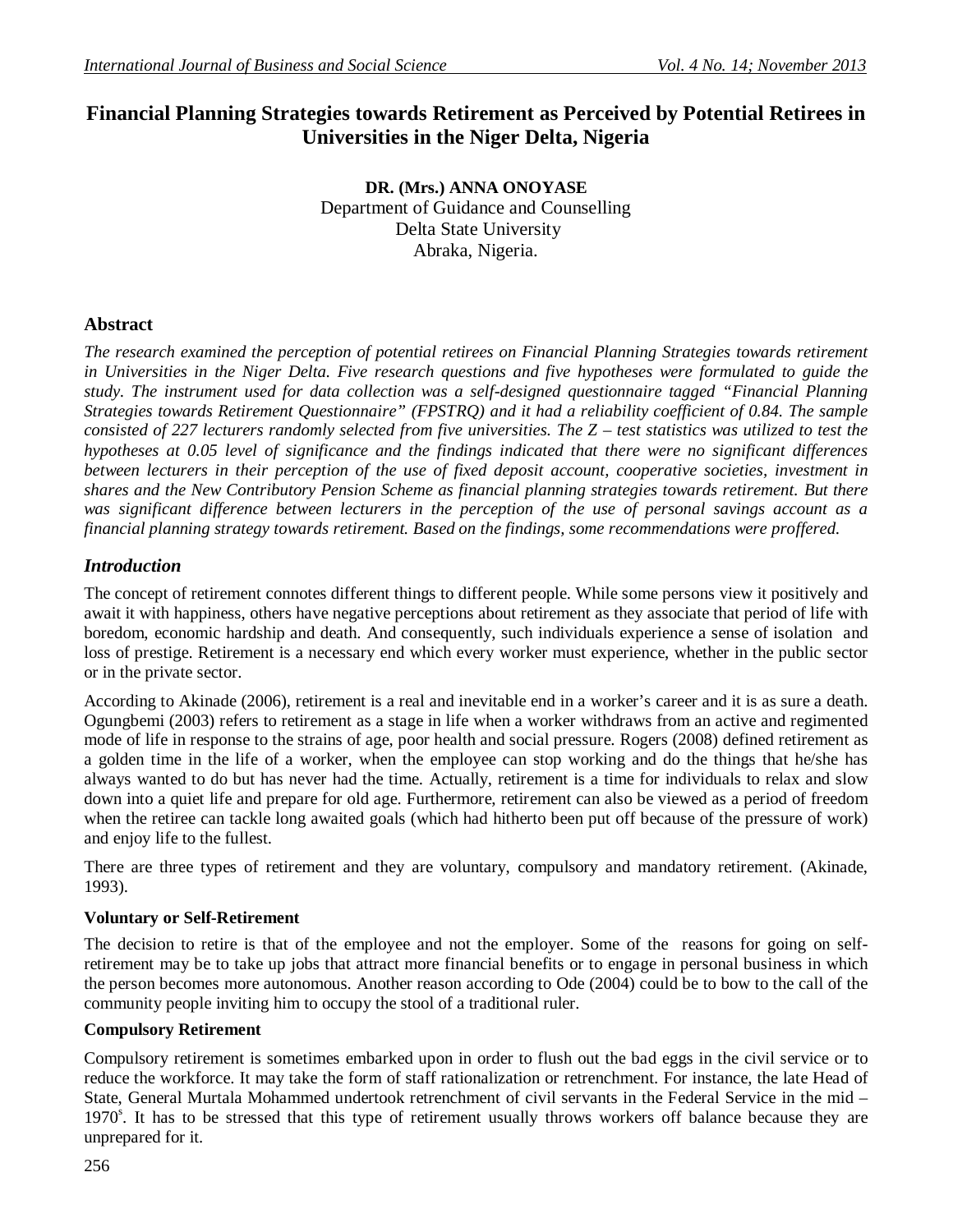#### **Mandatory Retirement**

This is also known as normal retirement and it occurs when the employee has put in 35 years of service or has attained the minimum age of retirement which is 60 years for civil servants and university administrative staff but 65 years for University lecturers. Commenting on this, Akinade (2006) stated that detailed information on Mandatory retirement are contained in the conditions of service for all workers and that employees are expected to give 6 months notice prior to the effective date of his/her retirement.

Many workers fail to plan for their retirement and even the few that plan do so very late. Achigbe (1998) emphasized that lack of planning by workers for retirement causes them to be more dependent and unable to cope with life after their disengagement from work. Continuing, he said that public servants who retire without planning live in deplorable conditions and sometimes stress themselves further to work for additional income. Individuals who are financially ill-prepared for retirement look towards it with dread. This is buttressed by Ornstein (1985), who stressed that retirement is feared mostly by those with erratic work histories and those who do not have sufficient funds for an adequate income after retirement. The need to prepare early enough for retirement cannot be over-emphasized. It will not only make the employee to save and invest but also enable him to live a full span of life. As Ogwuche (2006) puts it, retirement could be a most exciting productive phenomenon if properly planned. Continuing, she reiterated that planning for retirement involves putting one's priority right, saving, training of self, children and wards and investment in ownership of property such as lands and buildings.

#### **Financial Planning Strategies**

Pre- retirement planning is a must for every worker. In this study, it is the planning of one's finances for the period of life after one has stopped working. Five strategies have been discussed in this research and they include personal savings account, fixed deposit account, co-operative societies, investment in shares and the new contributory pension scheme.

#### **Personal Savings Account**

This is one of the simplest ways to set aside money for retirement. The account pays interest on the balance and as more money is paid into it, the interest will also increase. Okiti (2006) stated that saving at least 10% of one's monthly income steadily will yield a lot of money that will make the worker to live comfortably on retirement. According to the American Savings Education Council, the individual will need between 70 to 90% of his annual pre- retirement income to maintain his current standard of living upon retirement. They went further to suggest that saving 5 to 10% of his net annual income will enable the would-be retiree to achieve his financial goals when he disengages from work.

Gitman (2002) opined that for most workers, it is unrealistic to plan for income equal to what they earned before retirement. Continuing, he pointed out that only a handful of workers have the financial resources to replace their salaries. This then suggests that majority of employees have little savings. According to Wikipedia, many Nigerian workers find it difficult to save adequately for their retirement as a result of their meagre income and huge family and social responsibilities.

From experience, the researcher has discovered that other saving techniques include saving windfall income and collecting loose change. While the former involves saving of tax refunds, bonuses refunds and overtime pay, the latter has to do with emptying one's purse every week into a save and depositing the content into your savings account. Lawrence (2002) suggested other saving routines and these are paying instalments to oneself, frugality and breaking a habit.

#### **Fixed Deposit Account or Certificates of Deposit**

According to Roger (2008), purchasing certificates of deposit is another way workers put aside money for their retirement. He pointed out that these certificates pay interest overtime until they mature and at which time the entire amount built up within the certificate can be collected. As a matter of fact, the fixed deposit account offers the highest interest rates that are available on any savings – type account. Widicus and Stilzel (1989) emphasized that in return for the high interest, the account has to be of some minimum amount and the depositor has to accept a lower interest rate if the certificate is redeemed before its maturity date. Undoubtedly, the longer the maturity of the certificate, the higher the rate of interest.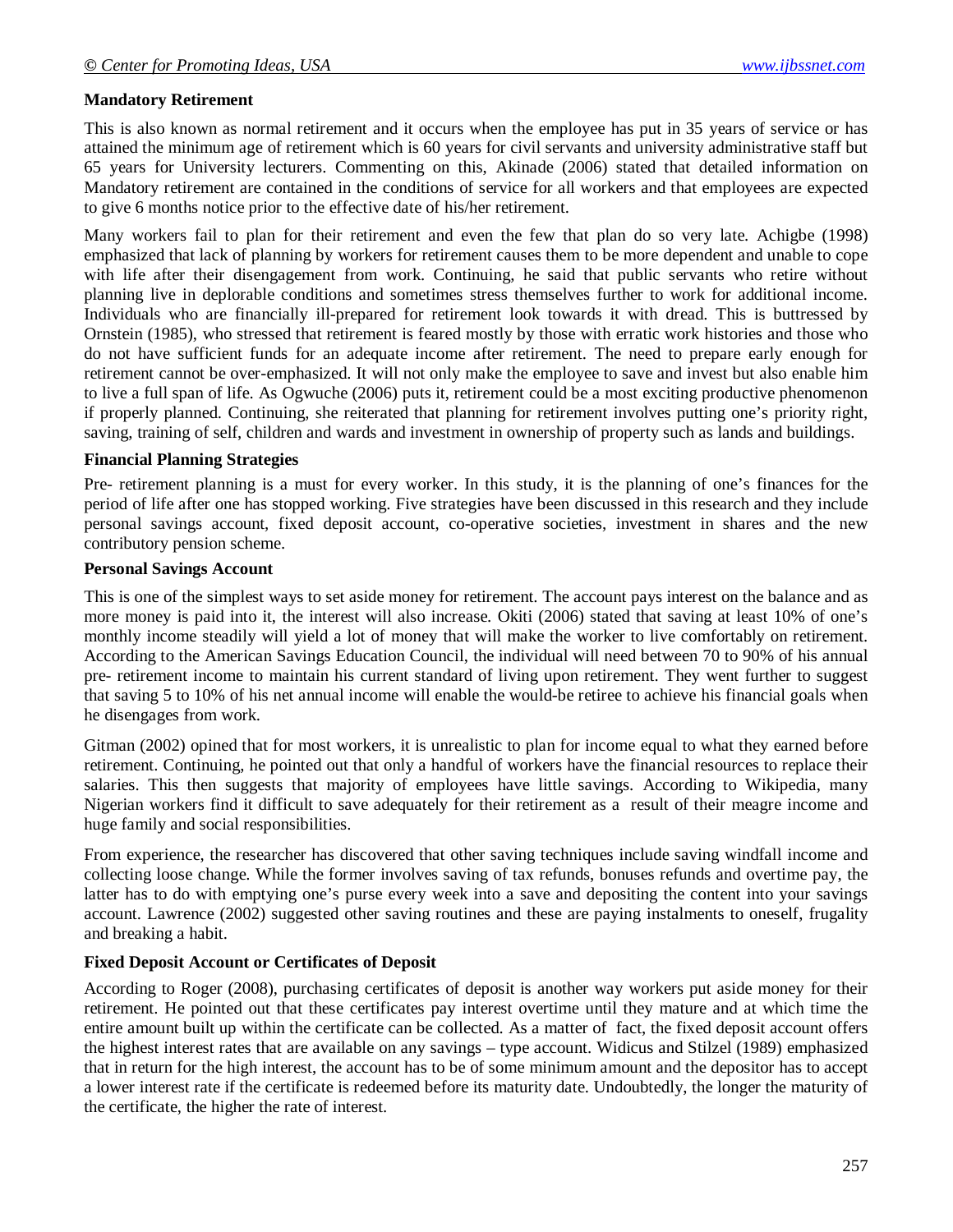### **Co-Operative Societies or Credit Unions**

A credit union is a co-operative association whose members accumulate and pool savings and make loans at reasonable rates to one another from the accumulated finds. (Gitman, 1978). Enebeli (2006) described a cooperative society as an association of persons who voluntarily come together to achieve a common economic and social goal. The amount to be saved is deducted at source and interest is paid on the money at the end of the year. According to Efayena (2006), this process of transferring a certain amount of money from one's salary to one's co-operative account is a very good way of saving money. This is because sooner or later, the money starts to accumulate and earn interest and in this way, the co-operator will have sufficient income to start a business or any other venture with the hope of gradually preparing for retirement. Cohen (1988) opined that credit unions normally pay a higher rate of interest on their accounts than banks and offer lower rates on loans. The role of cooperative societies in Nigeria cannot be over-emphasized. They have contributed immensely to the socioeconomic development of the country. Buttressing this point, Otaye (2006) opined that co-operatives assist in capital mobilization through contribution of shares, thrifts and voluntary deposits by members. Continuing, he stressed that co-operatives provide credit facilities to enable members execute their personal projects or business ventures.

### **Investment in Shares**

Shares are assets but incidentally, many workers are ignorant of this. Ologe (2007) opined that shares are very valuable assets that could be used as collateral for bank loans, can be transferred to a new company to increase its capital base and also a more lasting form of saving than a savings account in a bank which the worker might be easily tempted to draw down anytime he/she is cash – trapped.

Furthermore, Ologe stated that a substantial share holding in a company that is doing very well can be a valuable source of extra income (in terms of dividend payment). Rogers (2008) pointed out that investing money in the stock market is a great way to help put money aside for one's retirement. He however cautioned that workers should buy shares in reputable banks and companies.

### **The New Contributory Pension Scheme**

The new scheme was signed into law on the 25<sup>th</sup> of June, 2004 by Gen. Olusegun Obasanjo, the then President of the Federal Republic of Nigeria. It is mandatory for Nigerian workers in private as well as public sector and it has been embraced by many state governments. Saving in the new contributory pension scheme requires that a worker pays 7.5% of his/her monthly salary and an additional 7.5% by the employer. Commenting on the pension scheme, Ahmed (2007) said that it is people-centred and that the assets are safe and guaranteed. Furthermore, he opined that the scheme ensures structured saving from workers' salaries to cater for their retirement.

According to the Pension Reform Act (2004), hitherto, there were the National Provident Fund (NPF) and the Nigerian Social Insurance Trust Fund (NSITF) both of which have collapsed for several reasons such as embezzlement of pension funds and inadequate funding.

### **Definition of Terms**

The following terms have been defined operationally.

#### **Financial Planning Strategies**

These are the various techniques or methods used by would-be retirees to save for retirement.

#### **Retirement**

Retirement can be defined as the disengagement of an employee from active service upon the attainment of the stipulated age and it's sometimes characterized by hardship due to poor financial planning.

### **Potential Retirees**

These are University lecturers who are still in the workforce and not yet due for retirement.

### **Younger Lecturers**

These are University teachers whose age range from 30 to 45 years.

### **Older Lecturers**

These lecturers are between the ages of 46 and 65 years.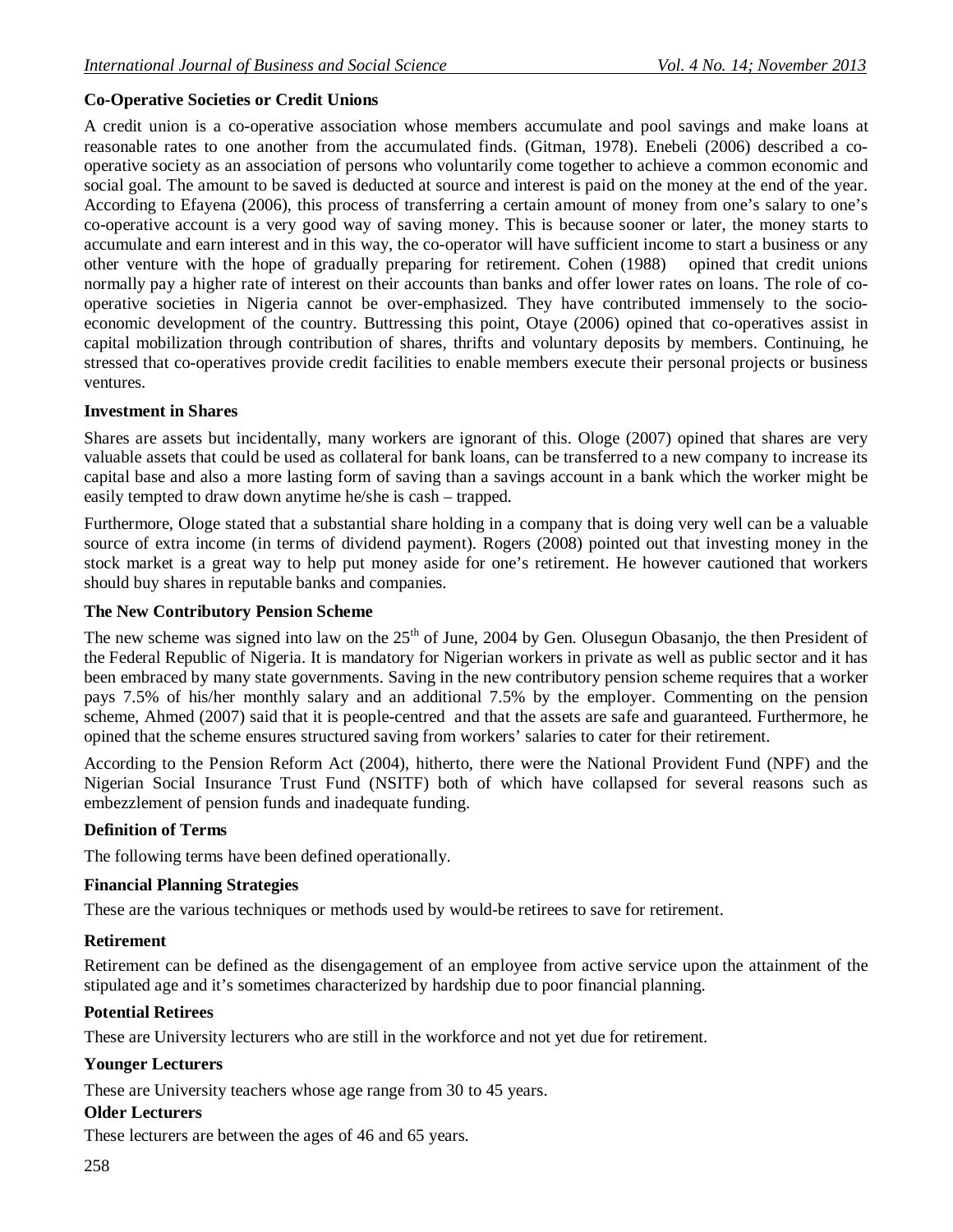### **Statement of the Problem**

Undoubtedly, one of the features of retirement is a fall in income and this makes many retirees live in abject poverty. Consequently, they suffer physically and psychologically. This state of affairs may have resulted from lack of plans for retirement. The problem of this study therefore is to examine some strategies through which potential retirees can save towards retirement so that they can enjoy that golden period of their lives to the fullest.

#### **Research Questions**

Five research questions were raised to guide the study:

- 1. What is the difference between lecturers in State and Federal Universities in their perception of the use of personal savings account as a financial planning strategy towards retirement?
- 2. Is there any difference between lecturers in Public and Private Universities in their perception of the use of fixed deposit account as a financial planning strategy towards retirement?
- 3. What is the difference between male and female lecturers in their perception of the use of co-operative societies as a financial planning strategy towards retirement?
- 4. Is there any difference between lecturers in State and Private Universities in their perception of investment in shares as a financial planning strategy towards retirement?
- 5. What is the difference between older and younger lecturers in their perception of the New Contributory Pension Scheme as a financial planning strategy towards retirement?

### **Hypotheses**

Five hypotheses were formulated for the study. These are as follows:

- Ho<sub>1</sub>: There is no significant difference between lecturers in State and Federal Universities in their perception of the use of personal savings account as a financial planning strategy towards retirement.
- Ho2: There is no significant difference between lecturers in Public and Private Universities in their perception of the use of fixed deposit account as a financial planning strategy towards retirement.
- Ho<sub>3</sub>: There is no significant difference between male and female lecturers in their perception of the use of cooperative societies as a financial planning strategy towards retirement.
- Ho4: There is no significant difference between lecturers in State and Private Universities in their perception of investment in shares as a financial planning strategy towards retirement.
- Ho<sub>5</sub>: There is no significant difference between older and younger lecturers in their perception of the New Contributory Pensions Scheme as a financial planning strategy towards retirement.

#### **Research Methods and Procedure**

The researcher adopted ex-post facto research design for the study. The population comprised all lecturers in Federal, State and Private Universities in the Niger Delta. The instrument tagged "Financial Planning Strategies towards Retirement Questionnaire" (FPSTRQ) with a reliability of 0.84 was administered on a total of 250 lecturers randomly selected from five universities. 227 lecturers returned their questionnaire showing 90.8% retrieval rate. The questionnaire was made up of two sections; Section A contained questions on biographic data such as name of university, rank of lecturer, age and gender, while Section B consisted of 10 items indicative of the financial planning strategies for retirement. The instrument was validated by experts in Measurement and Evaluation Unit in the Department of Guidance Counselling, Delta State University and found suitable for use. The researcher utilized the  $z$  – test statistics to test the hypotheses at 0.05 level of significance.

#### **Presentation of Result and Discussion**

The findings of the study have been reported in five tables as follows:

#### **Research Question One**

What is the difference between lecturers in State and Federal Universities in their perception of the use of personal savings account as a financial planning strategy towards retirement?

#### **Hypothesis One**

There is no significant difference between lecturers in State and Federal Universities in their perception of the use of personal savings account as a financial planning strategy towards retirement.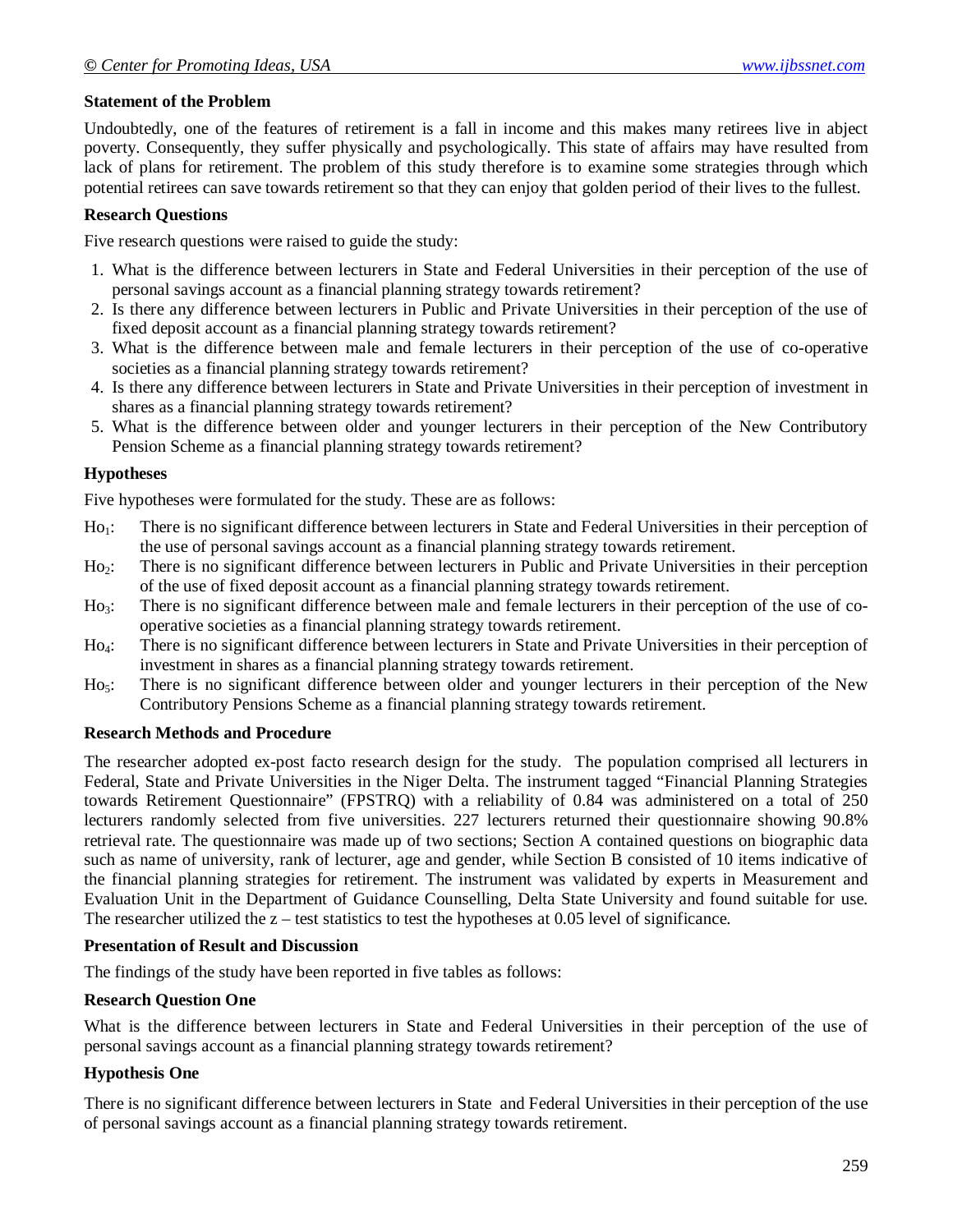**Table I:** Difference between Lecturers in State and Federal Universities in their perception of the use of personal savings account as a financial planning strategy.

| <b>RESPONDENTS</b>                 |    |       | S.D  |      |      | <b>SIGNIFICANT</b> | <b>DECISION</b> |
|------------------------------------|----|-------|------|------|------|--------------------|-----------------|
|                                    |    |       |      | CAL  | CRIT | LEVEL              |                 |
| Lecturers in State<br>Universities | 85 | 5.00  | 9.30 |      |      |                    | Significant     |
| Lecturers in Federal               | 95 | 10.02 | 6.10 | 4.22 | .96  | 0.05               |                 |
| Universities                       |    |       |      |      |      |                    |                 |

*Source: Field Work*

Table I above showed that the calculated  $z -$  value of 4.22 is greater than  $z -$  critical value of 1.96 at 0.05 level of significance. Therefore, the null hypothesis which states that there is no significant difference between lecturers in State and Federal Universities in their perception of the use of personal savings account as a financial planning strategy towards retirement is rejected.

### **Research Question Two**

Is there any difference between lecturers in Public and Private Universities in their perception of the use of fixed deposit account as a financial planning strategy towards retirement?

### **Hypothesis Two**

There is no significant difference between lecturers in Public and Private Universities in their perception of the use of fixed deposit account as a financial planning strategy towards retirement.

**Table 2:** Difference between Lecturers in Public and Private Universities in their perception of the use of fixed deposit account as a financial planning strategy.

| <b>RESPONDENTS</b>                   |     | $\overline{\phantom{0}}$ | S.D   |         |      | <b>SIGNIFICANT</b> | <b>DECISION</b> |
|--------------------------------------|-----|--------------------------|-------|---------|------|--------------------|-----------------|
|                                      |     |                          |       | CAL     | CRIT | <b>LEVEL</b>       |                 |
| Lecturers in Public<br>Universities  | 180 | 0.95                     | 21.84 |         |      |                    |                 |
| Lecturers in Private<br>Universities | 47  | 2.64                     | 3.70  | $-0.99$ | .96  | 0.05               | N. S.           |

*Source: Field Work*

The data on table 2 indicated a difference in the mean perception of lecturers in Public and Private Universities regarding the use of fixed deposit account as a financial planning strategy towards retirement. This is so because the calculated  $z$  – value of -0.99 is less than the critical  $\overline{z}$  – value of 1.96 at 0.05 level of significance. Therefore, the null hypothesis is retained.

### **Research Question Three**

What is the difference between male and female lecturers in their perception of the use of co-operative societies as a financial planning strategy towards retirement?

### **Hypothesis Three**

There is no significant difference between male and female lecturers in their perception of the use of co-operative societies as a financial planning strategy towards retirement.

**Table 3:** Difference between male and female lecturers in their perception of the use of co-operative societies as a financial planning strategy.

| <b>RESPONDENTS</b>      |     | $\blacksquare$ | S.D   |      |      | <b>SIGNIFICANT</b> | <b>DECISION</b> |
|-------------------------|-----|----------------|-------|------|------|--------------------|-----------------|
|                         |     |                |       | CAL  | CRIT | LEVEL              |                 |
| Male Lecturers          | 46ء | 4.10           | 13.76 |      |      |                    |                 |
| <b>Female Lecturers</b> | 81  | 3.60           | 7.50  | 0.35 | 1.96 | 0.05               | N. S.           |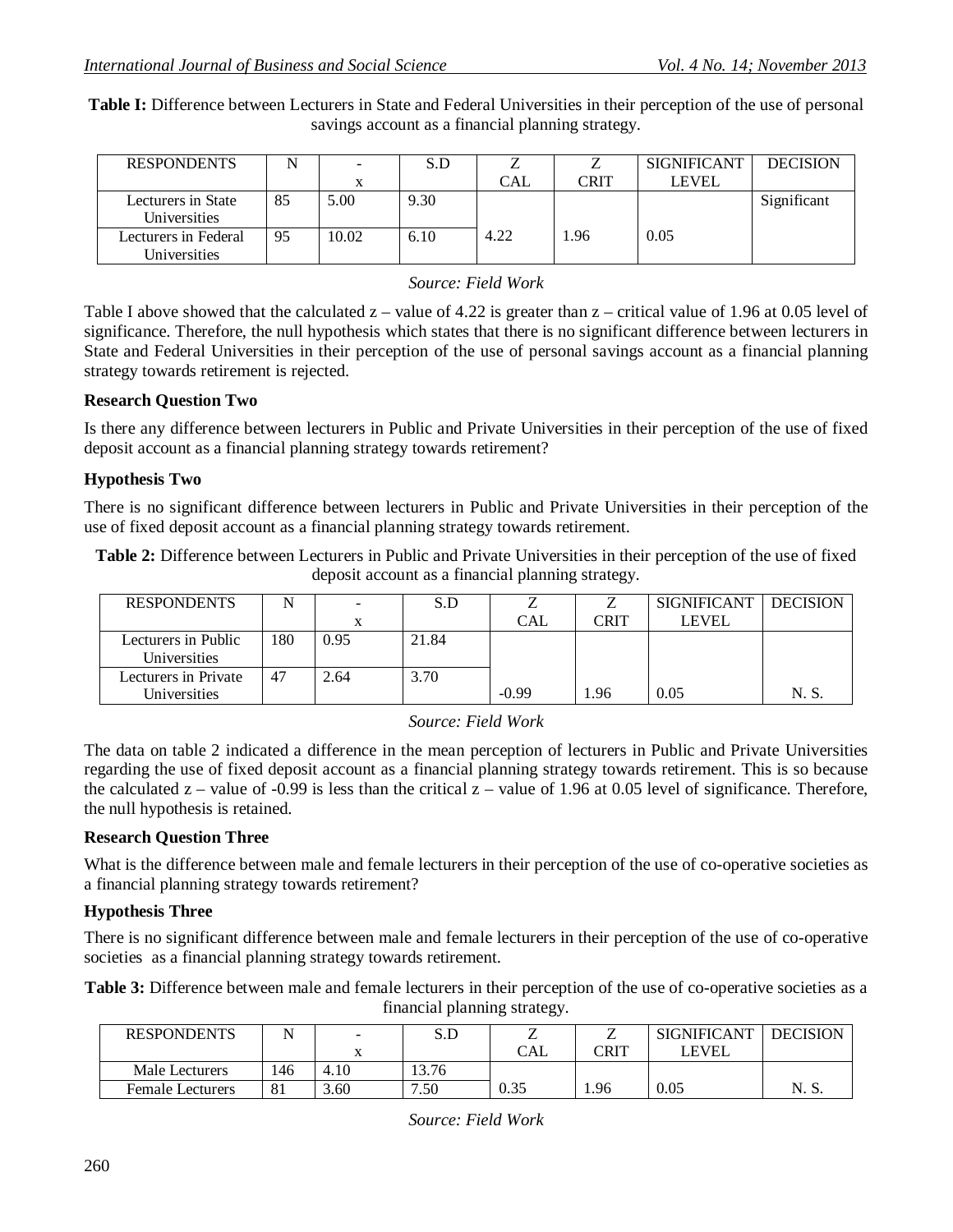An inspection of Table 3 showed that there is a difference in the mean perception of male and female lecturers as regards the use of co-operative societies as a financial planning strategy towards retirement. But the difference is not significant as the calculated  $z$  – value of 0.35 is less than the critical  $z$  – value of 1.96. Therefore, the null hypothesis which states that there is no significant difference between male and female lecturers in their perception of the use of co-operative societies as a financial planning strategy towards retirement is accepted.

#### **Research Question Four**

Is there any difference between lecturers in State and Private Universities in their perception of the use of Investment in shares as a financial planning strategy towards retirement?

#### **Hypothesis Four**

There is no significant difference between lecturers in State and Private Universities in their perception of Investment in shares as a financial planning strategy towards retirement.

**Table 4:** Difference between lecturers in State and Private Universities in their perception of the use of investment in shares as a financial planning strategy.

| <b>RESPONDENTS</b>                   | N  | $\sim$ | S.D   |            |      | <b>SIGNIFICANT</b> | <b>DECISION</b> |
|--------------------------------------|----|--------|-------|------------|------|--------------------|-----------------|
|                                      |    |        |       | <b>CAL</b> | CRIT | <b>LEVEL</b>       |                 |
| Lecturers in State<br>Universities   | 85 | .80    | 12.45 | $-0.44$    | .96  | 0.05               | N.S             |
| Lecturers in Private<br>Universities | 47 | 2.49   | 5.57  |            |      |                    |                 |

#### *Source: Field Work*

The result on Table 4 has indicated a difference in the mean perception of lecturers in State and Private Universities concerning investment in shares as a financial planning strategy towards retirement. The difference in the mean is not significant because the calculated  $z -$  value of -0.44 is lower than the critical  $z -$  value of 1.96 at 0.05 level of significance. Therefore, the null hypothesis which states that there is no significant difference between lecturers in State and Private Universities in their perception of investment in shares as a financial planning strategy towards retirement is accepted.

#### **Research Question Five**

What is the difference between older and younger lecturers in their perception of the use of the New Contributory Pension Scheme as a financial planning strategy towards retirement?

#### **Hypothesis Five**

There is no significant difference between older and younger lecturers in their perception of the use of the New Contributory Pension Scheme as a financial planning strategy towards retirement.

**Table 5:** Difference between older and younger lecturers in their perception of the use of the New Contributory Pension Scheme as a financial planning strategy.

| <b>RESPONDENTS</b> |     | -    | S.D   | ॒    |      | <b>SIGNIFICANT</b> | DECISION |
|--------------------|-----|------|-------|------|------|--------------------|----------|
|                    |     |      |       | CAL  | CRIT | ' EVEL             |          |
| Older Lecturers    | 128 | 1.65 | 14.43 |      |      |                    |          |
| Younger Lecturers  | 99  | . 56 | 10.44 | 0.05 | 1.96 | 0.05               | N.S.     |

#### *Source: Field Work*

Table 5 revealed a difference in the mean perception of older and younger lecturers regarding the use of the New Pension Scheme as a financial planning strategy towards retirement. However, the difference is not significant because the calculated  $z -$  value of 0.05 is lower than the critical  $z -$  value of 1.96. Therefore, the null hypothesis which states that there is no significant difference between older and younger lecturers in their perception of the use of the New Contributory Pension Scheme as a financial planning strategy is retained.

#### *Discussion*

From this study, it was observed that there is significant difference between lecturers in State and Federal universities in their perception of the use of personal savings account as a financial planning strategy towards retirement.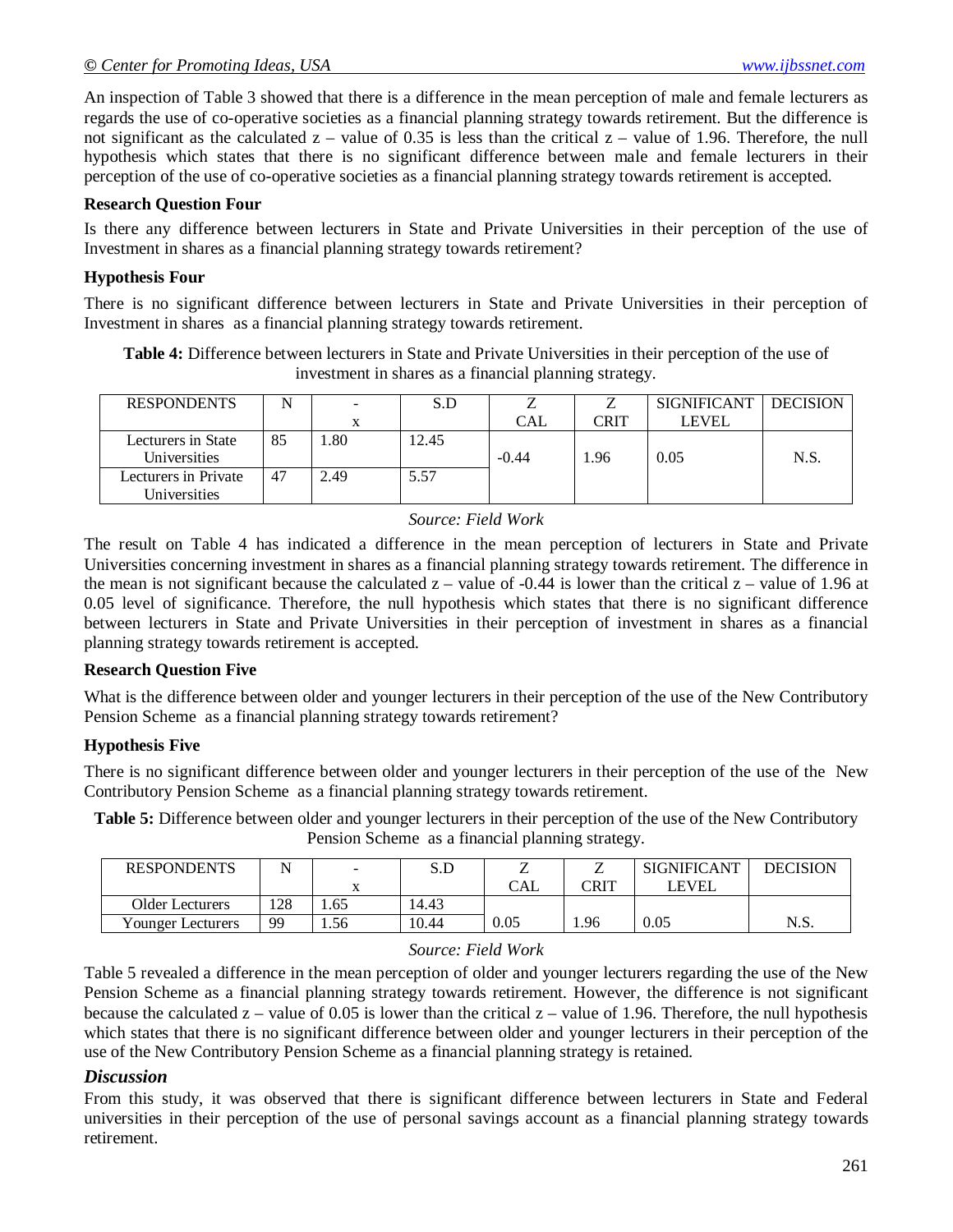This is in line with Wikipedia that pointed out that many workers find it difficult to save adequately for their retirement as a result of their meagre income. But the finding is at variance with Okiti (2006) who stated that saving at least 10% of one's monthly income steadily will yield a lot of money that will make the worker to live comfortably on retirement. This study has also discovered that there is no significant difference between lecturers in public and private universities in their perception of the use of fixed deposit account as a financial planning strategy towards retirement. This result supports the view of Rogers (2008) who opined that purchasing certificates of deposit is another way workers put aside money for their retirement.

Furthermore, the third finding indicated that there is no significant difference between male and female lecturers in their perception of the use of co-operative societies as a financial planning strategy towards retirement. It lends credence to Efayena (2006) who stated that the process of transferring a certain amount of money from one's salary to one's co-operative account is a very good way of saving money. Continuing, he said that sooner or later, the money starts to accumulate and earn interest and in this way, the co-operator will have sufficient income for retirement.

Another result of this research has revealed that there is no significant difference between lecturers in state and private universities in their perception of investment in shares as a financial planning strategy towards retirement. This agrees with Ologe (2007) who stressed that shares are a more lasting form of saving than a saving account in a bank which the worker might be easily tempted to draw down anytime he/she is cash – strapped.

The fifth and the last finding of this study showed that there is no significant difference between older and younger lecturers in their perception of the use of the New Contributory Pension Scheme as a financial planning strategy towards retirement. This supports the view of Ahmed (2007) who emphasized that the scheme ensures structured savings from workers' salaries to cater for their retirement.

## *Conclusion*

The conclusion that can be drawn is that if lecturers who are still serving utilize the various financial strategies to put aside some money for retirement, they will look forward to an exciting, meaningful and successful retirement life.

## *Counselling Implications*

An implication of this study is that pre-retirement counselling is imperative for would-be retirees in Nigerian universities and it could take the form of individual counselling, group counselling or group guidance programme such as seminars and workshops. The essence of pre-retirement counselling is to create awareness on retirement and to assist lecturers to save for the period of their disengagement from work.

There is therefore the need for employers of labour (in this case, the state and federal government and proprietors of private universities) to make funds and other facilities available to professional counsellors in Universities' counselling centres so as to successfully provide this all-important service.

## *Recommendations*

- 1. On a regular basis, counsellors should organise workshops for university lecturers on the importance of personal saving so as to accumulate sufficient fund for their retirement years.
- 2. Competitive spending during social functions should be highly discouraged.
- 3. There should be monthly budgeting by individual lecturers so as to check unnecessary purchase.
- 4. Since operating a fixed deposit account is a technique of financially preparing for retirement, lecturers should heartily embrace such idea.
- 5. University dons are to imbibe the culture of saving through cooperative societies because they pay higher rates of interest than banks and offer lower rates on loans with which lecturers can establish business or other ventures; all preparatory to retirement.
- 6. Lecturers should be encouraged to invest in shares in reputable banks and companies because when such shares appreciate overtime, sufficient income will accrue to them which will help to cushion the effect of retirement.
- 7. The New Contributory Pension Scheme ensures structured savings from workers salaries to cater for their retirement; therefore lecturers should be part of it.